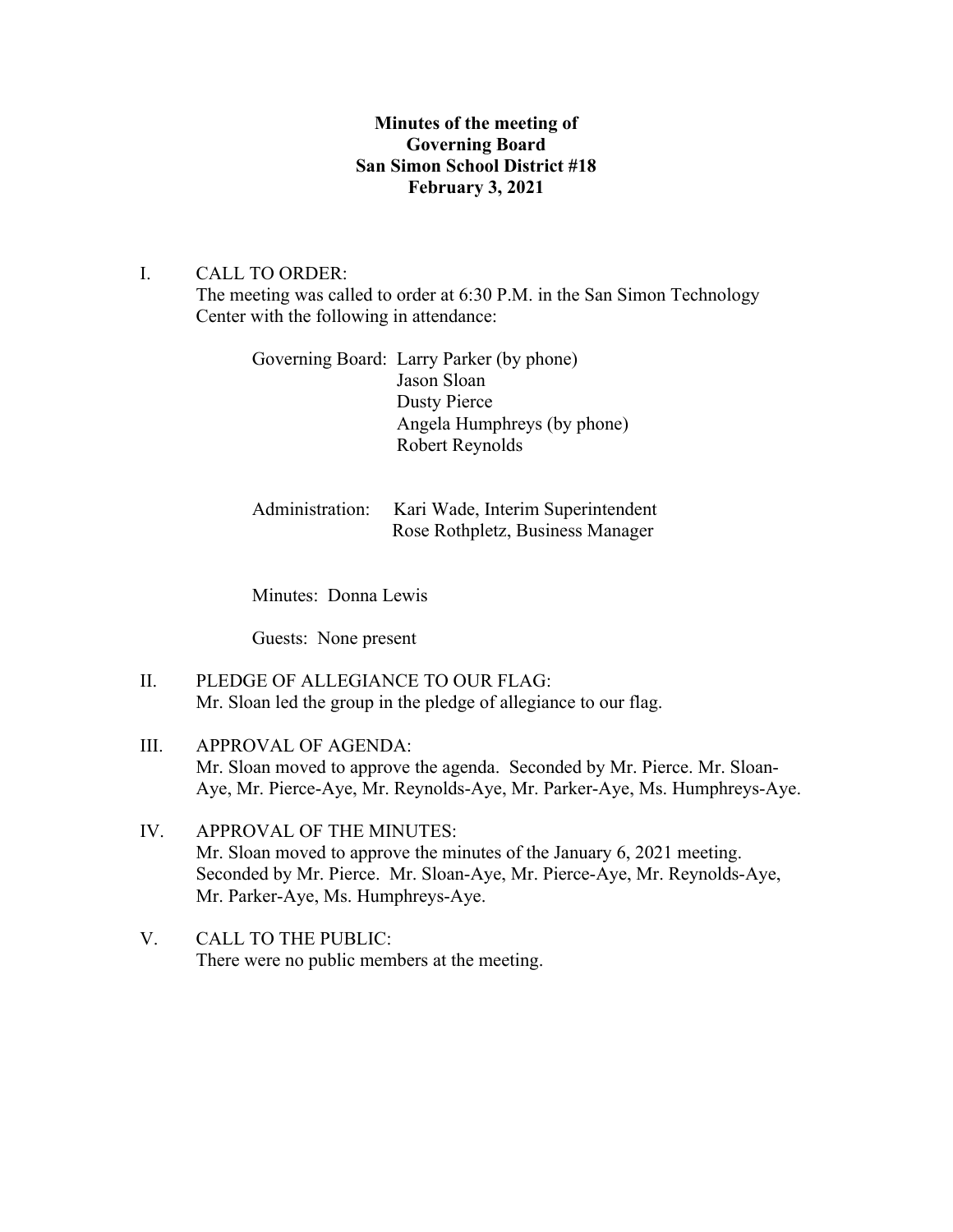#### VI. REPORTS:

- 6a. Mrs. Wade reported Mrs. Webster received the National Citizenship Education Teacher Post Recognition Award from the Veterans. She will be meeting with the K-3 teachers on the textbook adoption. We should be rec eiving round two of the CARES Act money. There is a sink hole in the back of the school. The wall by the boys' bathroom in the high school has a big crack and the door won't close. The School Facilities Board will be here on Wednesday to look at it. We will be celebrating the  $100<sup>th</sup>$  day on February 25. The elementary will have a Sock Hop and the high school will have a bonfire after Homecoming. Arizona COVID numbers are going down. Some staff members have already received their first vaccine. She watched Superintendent Hoffman's State of Education Address to Arizona Legislature. She is advocating for more money for public schools to meet the needs of unexpected budget expenses.
- 6b. Mrs. Rothpletz reported there were no changes in the monthly budget report. We should receive approximately \$40,000 from Part 2 of the CARES Act money. The Student Activities report included: Seniors- Popcorn sales \$360, Juniors- Christmas Candy Gram sales \$326, FFA-Hay sales \$9,150, the Sophomores-T-shirt sales \$25. The annual audit will be held at the end of this month and they will probably contact one board member to ask questions.

### VII. ACTION ITEMS:

- 7a. Mr. Pierce moved to approve allowing the county treasurer to invest and/or reinvest monies in the District's debt service fund in accordance with ARS 15-1025. Seconded by Mr. Reynolds. Mr. Sloan-Aye, Mr. Pierce-Aye, Mr. Reynolds-Aye, Mr. Parker-Aye, Ms. Humphreys-Aye.
- 7b. Mr. Pierce moved to approve Western Bank as sole bank for school auxiliary and revolving funds in accordance with ARS 15-1126. Seconded by Mr. Reynolds. Mr. Sloan-Aye, Mr. Pierce-Aye, Mr. Reynolds-Aye, Mr. Parker- Aye, Ms. Humphreys- Aye.
- 7c. Mr. Pierce moved to increase the substitute base level pay by \$5.00. Seconded by Mr. Reynolds. Mr. Sloan-Aye, Mr. Pierce-Aye, Mr. Reynolds- Aye, Mr. Parker-Aye, Ms. Humphreys-Aye.
- 7d. Mr. Pierce moved the approve the extension of COVID-19 sick leave. Seconded by Mr. Reynolds. Mr. Sloan-Aye, Mr. Pierce-Aye, Mr. Reynolds- Aye, Mr. Parker-Aye, Ms. Humphreys-Aye.
- 7e. Mr. Pierce moved to approve Tate Lewis as a volunteer assistant coach for high school boys' basketball. Seconded by Mr. Reynolds. Mr. Sloan-Aye, Mr. Pierce-Aye, Mr. Reynolds-Aye, Mr. Parker-Aye, Ms. Humphreys-Aye.